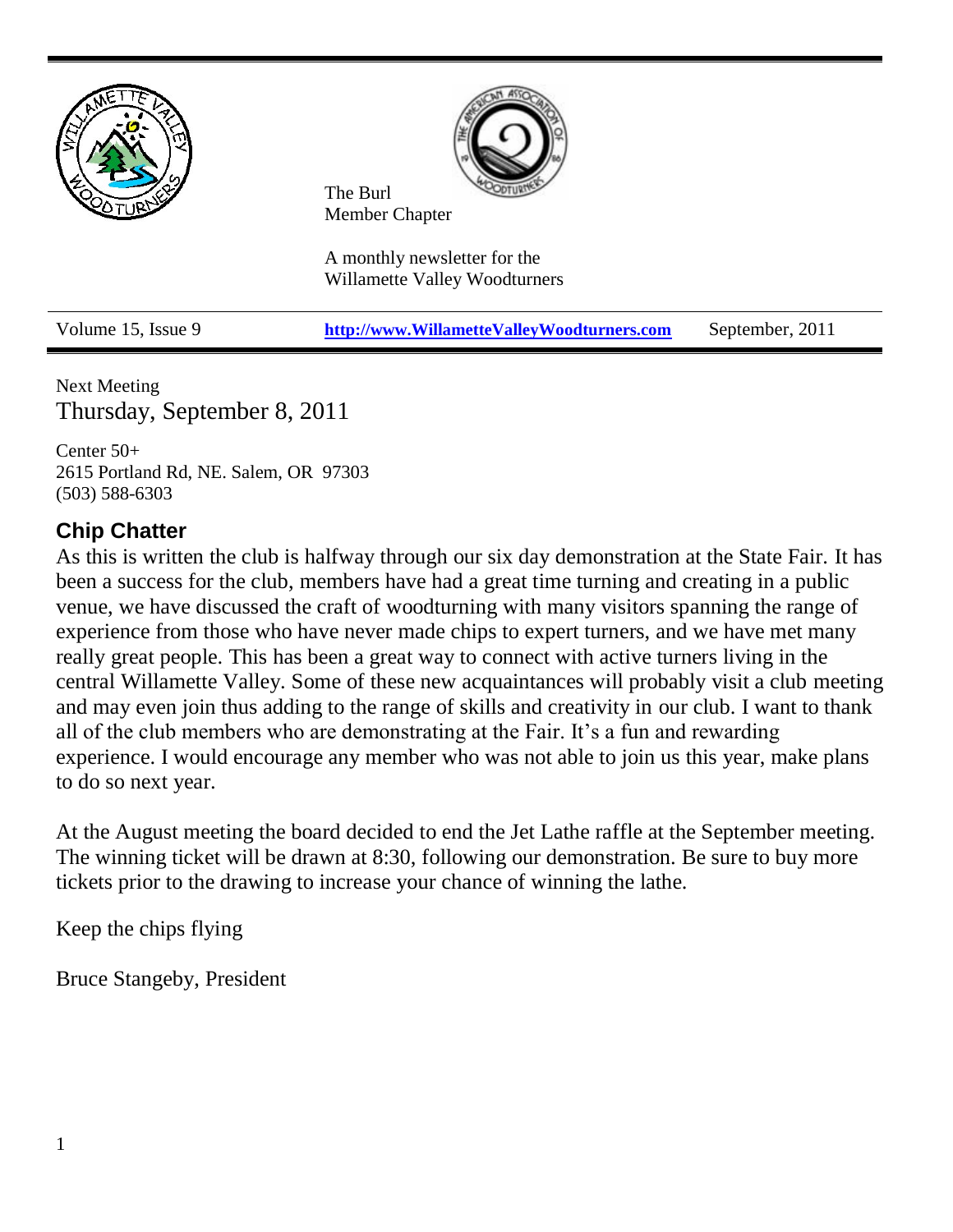# Club Business

## **Current & Upcoming Events**

## **TRANSITION AND OPPORTUNITIES**

The club is run by volunteers and by persons who see a task that needs to be done and just do it. As we move into 2012 there are some positions that will need a volunteer. Look over the following list of positions and find a place where you can help out. Contact Walt Thies or Bruce Stangeby and make your availability known.

The following is excerpted from the club by-laws:

**Executive board:** The Executive Board shall consist of the President, Vice President, Secretary, Treasurer, past president and two members elected by the membership. The board shall be charged with day-to-day conduct of the affairs of the Association, and with making decisions on such matters which do not require a vote by the general membership. The President shall be Chairperson of the Executive Board. This board shall meet at least quarterly. **President**: The President shall be the principal executive officer of the WVW. The President's duties include: Supervise and control all of the business and affairs of the WVW, conduct WVW meetings, and appoint and work with the various standing, subcommittees and Ad Hoc committees of the WVW.

**Vice President**: In the absence of the President, either due to inability or refusal to act, the Vice President shall perform the duties of President, and when so acting, shall have all the powers of and be subject to all the restrictions upon the President. The Vice president shall be responsible for public relations, overseeing the program committee, as well as such other duties as may from time to time be assigned by the President.

**Secretary**: The Secretary shall take and keep in proper order the minutes of the WVW meetings, and see that all notices are duly given in accordance with the provisions of these Bylaws or as required and, be responsible for sending a copy of the minutes of each meeting to the administrative office of the AAW. The Secretary will also act as the WVW Historian.

**Treasurer**: The Treasurer shall collect all membership fees and all other monies belonging to the WVW. The Treasurer will be responsible for keeping current and accurate records of all monies that flow through the WVW and also for ensuring that all local WVW members are current paid up participating members, and maintain a current roster.

**Term of Office:** Each officer shall hold office for one year from January 1 to December 31. No person may hold the office for more than two consecutive terms.

**AAW Membership**: Because all officers of the WVW are required to be members of the AAW, the club voted to pay the dues of the four WVW officers.

Status of Incumbents as of January 1, 2012:

*\* Positions projected to be VACANT for 2012*

President: Bruce Stangeby – served one full term, willing to continue.

Vice President: Terry Gerros - served one term, willing to continue.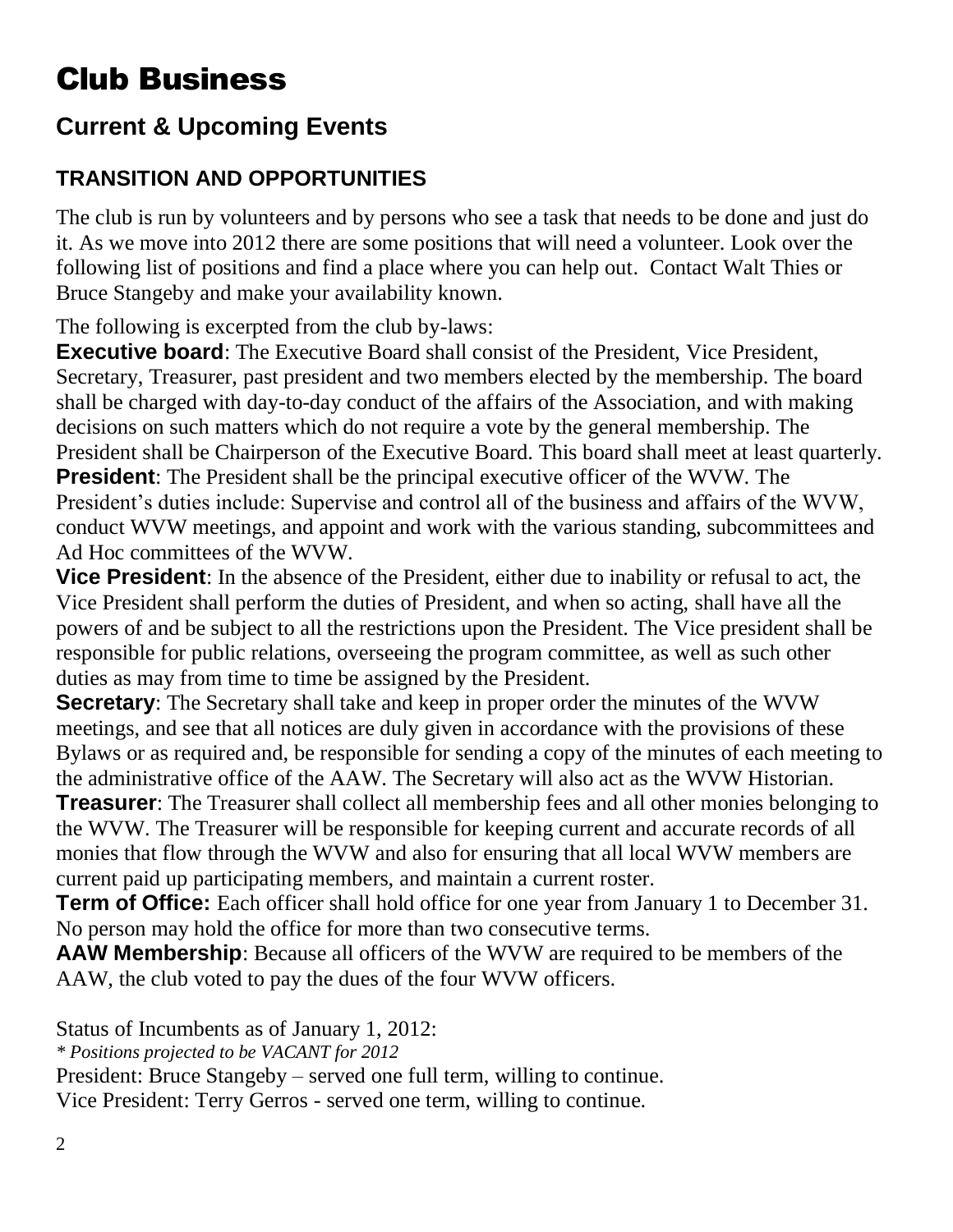Secretary: Rick Lyle – served one term, willing to continue. Treasurer: Elling Hoem – served one full term, willing to continue.

\*Board member: Jerry Lelack – has served two consecutive terms, not eligible for reelection. Board member: Bob Hutchinson- served one term, willing to continue.

**Other Opportunities** (volunteers, appointed by the president)

**\*Webmaster**: VACANT **Newsletter Editor**: Bob Thompson will continue.

**\*Librarian:** Incumbent Pete Peterson has held the position for several years and has decided not to continue for another year.

**Assistant Librarian**: VACANT

**Photo Roster:** Walt Thies will continue.

Coordinators:

### **Steam-up**: VACANT

**State Fair Demonstration:** Bob Hutchinson will continue.

**New Members:** Bob Garvey and Tom Morrison agreed to continue.

**Facilities:** Incumbent Dave Hanselman will continue to fill this position but would like an assistant to help and to fill in when he cannot be present.

### **Facilities Assistant**: VACANT

**Calling Tree:** Carl Rodney agreed to continue **Wood**: Jerry Lelack. **Wood Assistant**: VACANT **Video:** Nick Stagg, Jeffrey Zens, Larry Curry

Please look over the above list of vacant positions, find one that you can fill, and let the board know. We need for all of the positions to be filled and functioning for the club to continue to provide learning opportunities and to be the great organization that it has become.

## **September Demonstration** (Thursday, September 8, 2011)



In September Dale Larson will be our demonstrator. As most of us are aware, madrone is a fairly unstable wood to work with. It warps, splits, cracks and does all sorts of funky things. Fortunately, Dale turns a significant amount of madrone and that will be the topic of the night. Briefly, Dale will discuss how to work with fresh madrone and finish turn a dry bowl. He is also going to turn a madrone sphere.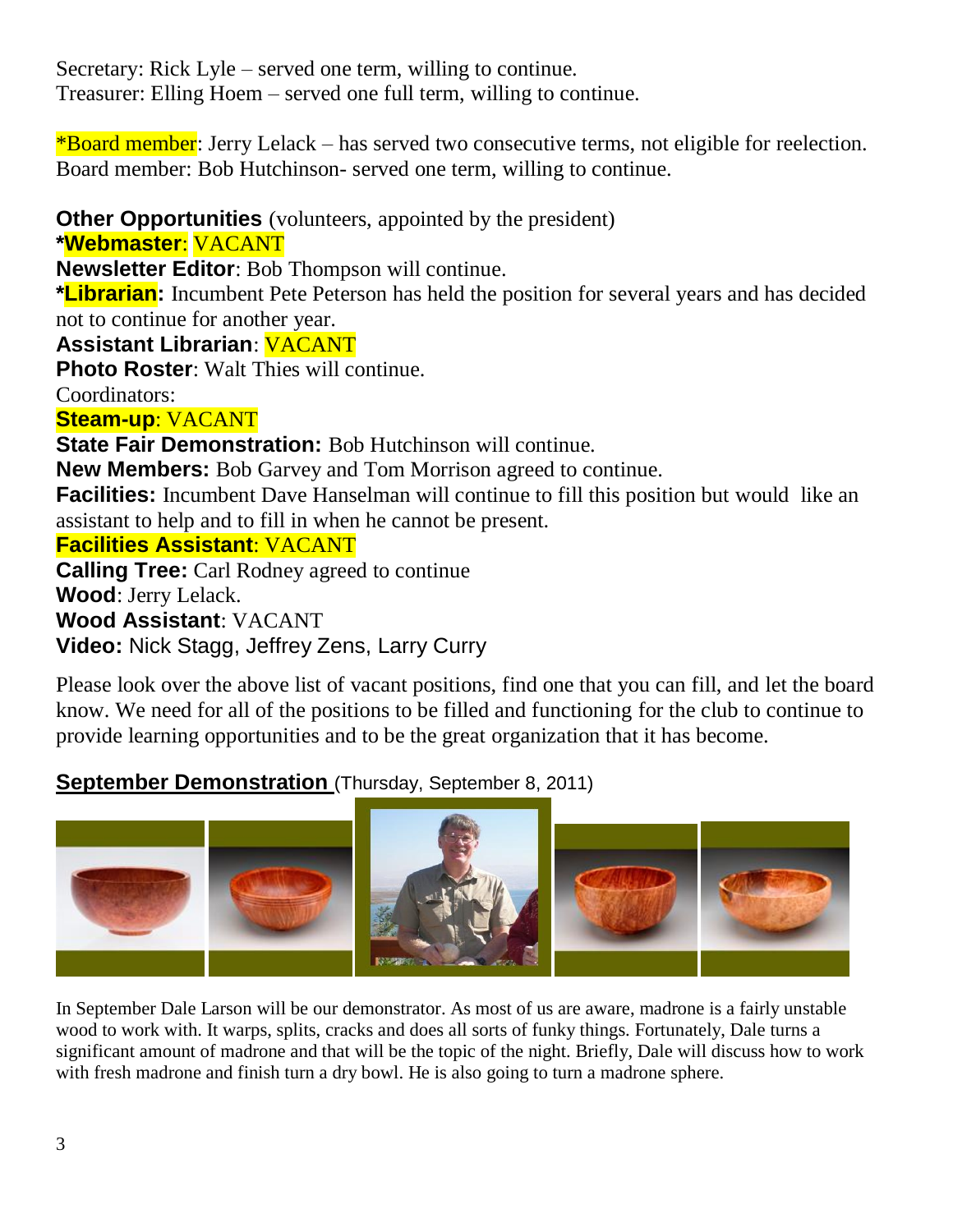Dale Larson has been turning wood for over 30 years. Located in Gresham, Oregon, Dale primarily turns bowls from local hardwoods such as Pacific Madrone and [Big Leaf Maple.](http://www.finewoodartists.com/woodtypes/maple.htm) His work is both functional and beautiful and much admired by collectors and wood workers alike. His bowls can be found in private collections all over the world.

Dale often demonstrates his bowl and sphere turning at the *American Association of Woodturners* (AAW) Symposiums in the USA and the Ripon Symposium in England. He also teaches and publishes article in several wood working and wood turning journals including *The American Woodturner*. Dale is a founding member of the Portland area *Cascade Woodturners* and has been an active member of the AAW for over 20 years.

## **October Demonstration** (Thursday, October 13, 2011)



Born in Chicago, Ill. in 1962, Keith lived in the midwest until 1980. In 1981 he moved to Boulder Co. and began a career in wood working. After an informal apprenticeship in several different wood shops Keith started his own design and fabrication studio in 1989. Building furniture mostly on a commission basis, Keith also stretched his talents by doing the occasional speculative piece that would be shown in art galleries or in fine art shows. He has won numerous awards around Colorado.

In 1998 Keith visited with a local wood turning friend who let him play around with some of his tools and showed him some of the more modern theory behind wood turning. Remembering that the lathe was the reason he became interested in woodworking in the first place, Keith was keen to pursue wood turning from that moment on. After studying with recognized masters like Richard Raffan, Mike Mahoney, and Stuart Batty, he now makes work for galleries on a wholesale basis and is turning full time.

He has also been a featured demonstrator at the Woodturning Symposium in Provo Utah in 2002 and 2008, a featured demonstrator for the 2005 AAW symposium in Kansas and most recently in Portland Oregon in 2007. He is an Alumnus of the John C Campbell folk school in North Carolina, Marc Adams woodworking school in Indiana, and Craft Supply woodturning school in Utah. Keith continues to teach and demonstrate for many different clubs and organizations around the country as well. He has contributed to the AAW magazine American Woodturner, Woodturning Design, and the British magazine Woodturning. As well he has been asked to jury several competition/exhibitions of woodturning and furniture. Keith's work was shown at the 2004 BYU art museum show and the accompanying book "Beneath the Bark". His work is also found in the book "500 Bowls".

The club demo will be on turning an Off-Center Platter. The techniques for making a normal platter will be covered in this demo, as well as the special considerations needed for making one off-center. Our club may be expected to have some input in the design.

The Friday demo will cover basic bowl turning. It may sound basic, but Keith has a wealth of knowledge on this subject. He will cover wood selection, cutting from the log, rough turning, drying, re-turning, for starters. It will be a full day so bring your lunch, a chair and something to drink.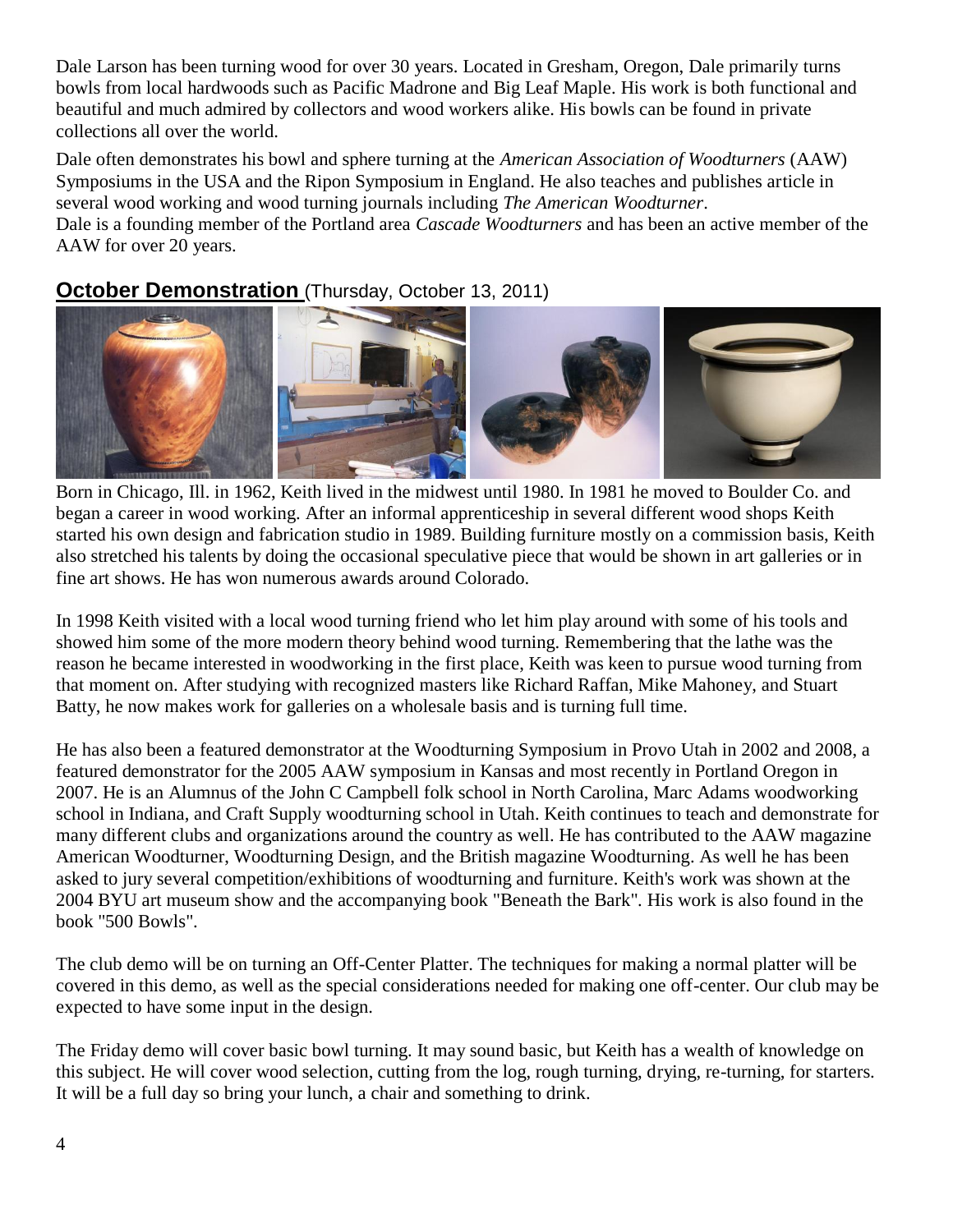The 2 day workshop is going to be a bit more complex. A lidded bowl, ie. bowl with matching lid, will be made. We will also cover a delicate bowl with beaded detail. We will also turn a Sal-turn. What????? It is a different type of salt/pepper shaker. No holes in the top and no stopper on the bottom. Curious???? Take the workshop...there are only a couple slots left.

## Membership Rewards (sorry, available to club members only)

#### *Library*

A friendly reminder to members with books and /or videos checked out from the library. Please return them at this next meeting.

#### *Wood Gathering*

Sign-up sheets will be available to indicate your availability to help with wood gathering. Anyone who learns of a tree or log that is available to the club should notify Jerry Lelack (503 510-1577) or Bob Hutchinson (503 508-3279). The intent is to gather wood, process it to usable pieces, store it at the home of Terry Gerros', and then make it available to members. Terry can be reached at 503 580-5013.

-----------------------------------------------------

For Sale: Delta Midi-Lathe with Bed Extension Mounted on a Black & Decker WorkMate Stand No turning tools included. Excellent Condition \$250.00 Contact Bob Elgin at Capital Manor - 503-399-1404 or Cell: 503-913-6878 for appointment to inspect the lathe -----------------------------------------------------

**From Terry Gerros**: Hey all, as many of you know Mike Smith and I hauled a small boat load of wood to SWAT at the end of August. Many of you took advantage and bought some blanks from Mike. Before we left, I talked Mike into leaving a number of turning blanks to sell to the members of our club. Currently I have Ambrosia maple, Honey Locust, Mineral stained Poplar and a few other species available. There are some really nice blanks available in many different sizes. Mike also has left several sections of Maple burl logs. The log sections are at my place and have the price painted on them. If you have an interest, let me know and we can make arrangements for you to come by and take a look. I have a chainsaw large enough to cut these log sections so you can handle them. They are loaded with burls and you won't be disappointed. Give me a call on my cell: 503-580-5013.

#### *Supplies*

The club purchases a few supplies in bulk and sells it to members at club cost. We routinely have superglue (\$5), black or brown superglue (\$10) accelerator (\$6) and Anchor Seal (\$10/gal). Recently the club purchased a small supply of half round protractors (\$6) used to measure the angle ground on a tool, HSS rods (\$3)  $\frac{1}{4}$ " x 8" used to make the round skews demonstrated by Bill McCoy at the October meeting, and depth gauge (\$5). Bob Quadros will have the resale items still available at the meeting. Please bring the correct change for the items you want.

#### **Club Member Discounts**

 From Terry Gerros: Club orders will be going out on **September 12th**. If our order equals or exceeds \$1,000, Craft Supply gives us a 13% discount plus free shipping. If you order from the sales items, you will receive the club discount in addition to the sale discount, making many items available at very attractive prices.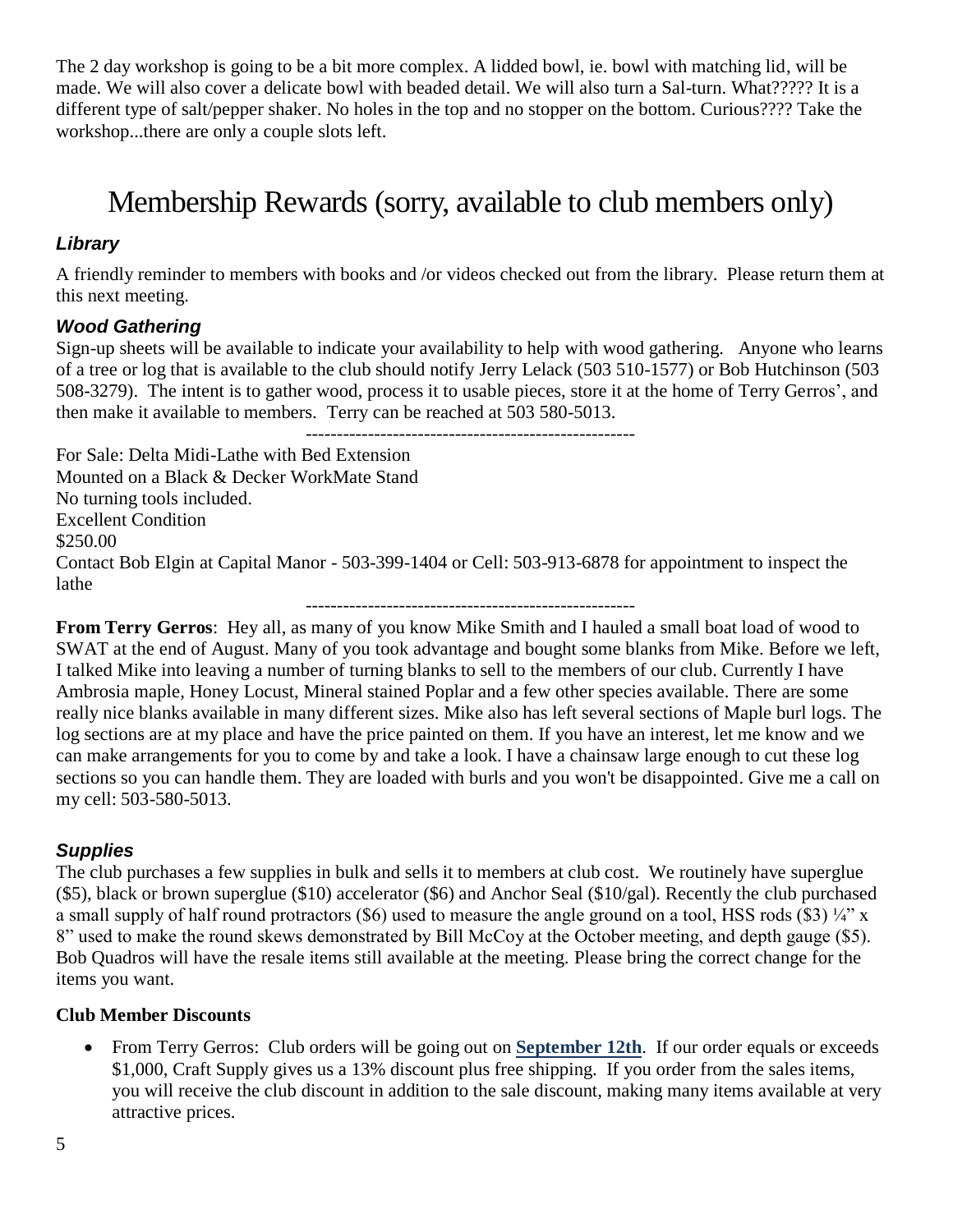- Club members are registered with Klingspor's Woodworking Shop at [www.woodworkingshop.com](http://www.woodworkingshop.com/) or 800-228-0000, they have your name and will give you a 10% discount.
- Hartville Tool will give club members a 20% discount for the next year and a 15% discount after that: [www.hartvilletool.com](http://www.hartvilletool.com/) or 800-345-2396
- If you show your club card at checkout time to the cashier at Woodcraft in Tigard they will give you a 10% discount (may not apply to some machinery).
- Exotic Wood is offering a discount of 15% off any orders placed at: [www.exoticwoodsusa.com](http://www.exoticwoodsusa.com/) . (This includes sale items and free shipping on orders over \$300). Use promo code ewusaAAW
- Gilmer Wood now offers our club a 10% discount on purchases made there. If you haven't been to Gilmers, it is well worth the trip to Portland, if only to make your mouth water and make you cry if you leave empty handed.
- North Wood Figured Wood can be viewed at North Woods Figured Wood Here's our website [www.nwfiguredwoods.com](http://www.nwfiguredwoods.com/) . Please take a look! We're happy to offer you our courtesy 15% discount. Anyone from our club can simply type in "WOODTURNERS" at check out to receive the sale price. No minimum purchase. We've got beautiful Big Leaf Maple, Black Locust, Madronne, White Oak, Ash, Elm and Yew.....turning blanks, slabs, burls and lumber.

#### WILLAMETTE WOODTURNERS ASSOCIATION MINUTES OF THE August 10, 2011 MEETING

The meeting was called to order by President Bruce Stangeby at 6:30 PM. All present stood and repeated the Pledge of Allegiance to the Flag of our Country.

After the Pledge we welcomed new member Paul Saunders and visitor Dale Larson of the AAW. President Stangeby then spoke about the following items:

- The recent Steam Up was a success and all that participated had a good time.

- President Stangeby mentioned that all that plan to participate at the State Fair should sign up tonight. We will be demonstrating from August 31 to September 5. The Fair Coordinator, Bob Hutchinson, will be sending out passes to get in and parking passes.

- It was mentioned that Nick Stagg would soon be setting up classes on Beginning Bowl Turning.

- The group was reminded of the wood gathering committee and asked for more people to sign up. Jerry Lelack is the coordinator.

- Dale Larson, who is a board member of the AAW, spoke briefly about the AAW and a symposium to be held in the future in San Jose, California. There will be three days of woodturning and quilting classes for the wives who attend.

- VP Terry Gerros spoke about our monthly order to Craft Supply and explained our orders and the discounts. After these points were discussed President Stangeby then introduced our demonstrator for the evening, Graeme Priddle from New Zealand. Graeme demonstrated how he roughs out a bowl and then embellishes it with burnings. He had quite a discussion about safety and the methods he uses. Many questions were asked and all present enjoyed his demonstration.

After the break Graem finished his discussion and the raffle was held and the meeting was then closed.

Presented by: Rick Lyle, Secretary

Burl is a Publication of the Willamette Valley Woodturners

Executive Board President Bruce Stangeby Vice President Terry Gerros

Secretary Rick Lyle Treasurer Elling Hoem Board Member Jerry Lelack